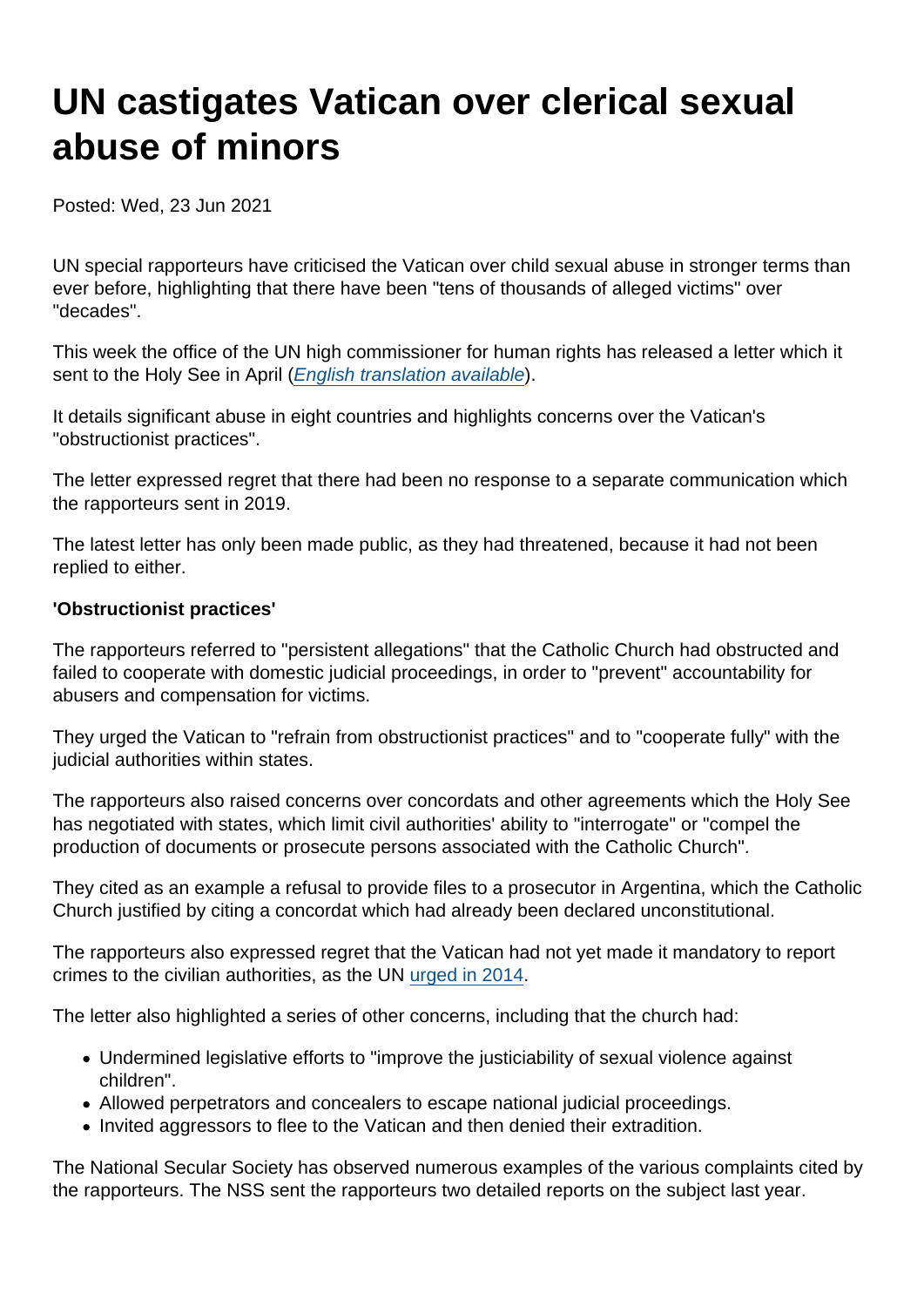#### NSS comment

NSS president Keith Porteous Wood said: "The Vatican has largely ignored the recommendations of UN experts for years, despite the horrific extent of clerical abuse becoming ever more evident.

"We commend the rapporteurs for their efforts on behalf of justice and abuse victims. We urge state parties to support victims by applying pressure on the Vatican to conform to human rights obligations and to heed what the UN experts call for."

Vatican accused of meddling in Italy's legislative process

Meanwhile the Vatican has been [accused of "unprecedented" meddling](https://www.sandiegouniontribune.com/news/nation-world/story/2021-06-22/activists-vatican-is-meddling-in-italys-lgbt-rights-law) in Italy's legislative process by Italian politicians and activists after it formally opposed an Italian bill expanding antidiscrimination protections for LGBT people.

The Holy See claims the proposed law violates a [1985 concordat](http://www.concordatwatch.eu/showtopic.php?kb_header_id=39221) regulating relations between the Catholic Church and the Italian state.

This concordat amended the earlier Lateran Treaty, which was signed in 1929 by Benito Mussolini on behalf of the Italian government and later confirmed by the Italian constitution of 1948.

Note on concordats

The website [concordatwatch.eu](http://www.concordatwatch.eu/) details the many concordats which are still in effect.

Image by [Vali Ciudin](https://pixabay.com/users/valy270-11653366/?utm_source=link-attribution&utm_medium=referral&utm_campaign=image&utm_content=4149278) from [Pixabay](https://pixabay.com/?utm_source=link-attribution&utm_medium=referral&utm_campaign=image&utm_content=4149278).

[Discuss on Facebook](https://www.facebook.com/NationalSecularSociety/posts/4095684393833214?__cft__[0]=AZXqSgkqhpH6tyt0eLPlpk3vhBcmkhQxZzVe6lAVy7R39hbdowfUeAezmH2k_AFP7mPnwnbG6bcaFpxBWvHd_DG2PnfVC4qZPtpxn9EhlGbd2SNCgHOqra9W1tMalNe8qhjIY0YpXtPVbbx_GjGAyHcOHC3V6ljD3aTa7B9OpXLLnQ&__tn__=,O,P-R)

### While you're here

Our news and opinion content is an important part of our campaigns work. Many articles involve a lot of research by our campaigns team. If you value this output, please consider supporting us today.

P.S. make sure to check out the related campaigns below.

- [Support us from just £1 a month](https://www.secularism.org.uk/donate.html)
- [Share on What's App](whatsapp://send?text=http://www.secularism.org.uk/news/2021/06/un-castigates-vatican-over-clerical-sexual-abuse-of-minors?format=pdf)
- [Share on Facebook](https://www.facebook.com/sharer/sharer.php?u=http://www.secularism.org.uk/news/2021/06/un-castigates-vatican-over-clerical-sexual-abuse-of-minors?format=pdf&t=UN+castigates+Vatican+over+clerical+sexual+abuse+of+minors)
- [Share on Twitter](https://twitter.com/intent/tweet?url=http://www.secularism.org.uk/news/2021/06/un-castigates-vatican-over-clerical-sexual-abuse-of-minors?format=pdf&text=UN+castigates+Vatican+over+clerical+sexual+abuse+of+minors&via=NatSecSoc)
- [Share on Email](https://www.secularism.org.uk/share.html?url=http://www.secularism.org.uk/news/2021/06/un-castigates-vatican-over-clerical-sexual-abuse-of-minors?format=pdf&title=UN+castigates+Vatican+over+clerical+sexual+abuse+of+minors)
- [Subscribe to RSS Feed](/mnt/web-data/www/cp-nss/feeds/rss/news)

Tags: [Catholic Church,](https://www.secularism.org.uk/news/tags/Catholic+Church) [Child Abuse](https://www.secularism.org.uk/news/tags/Child+Abuse), [United Nations](https://www.secularism.org.uk/news/tags/United+Nations)

## Related Campaigns